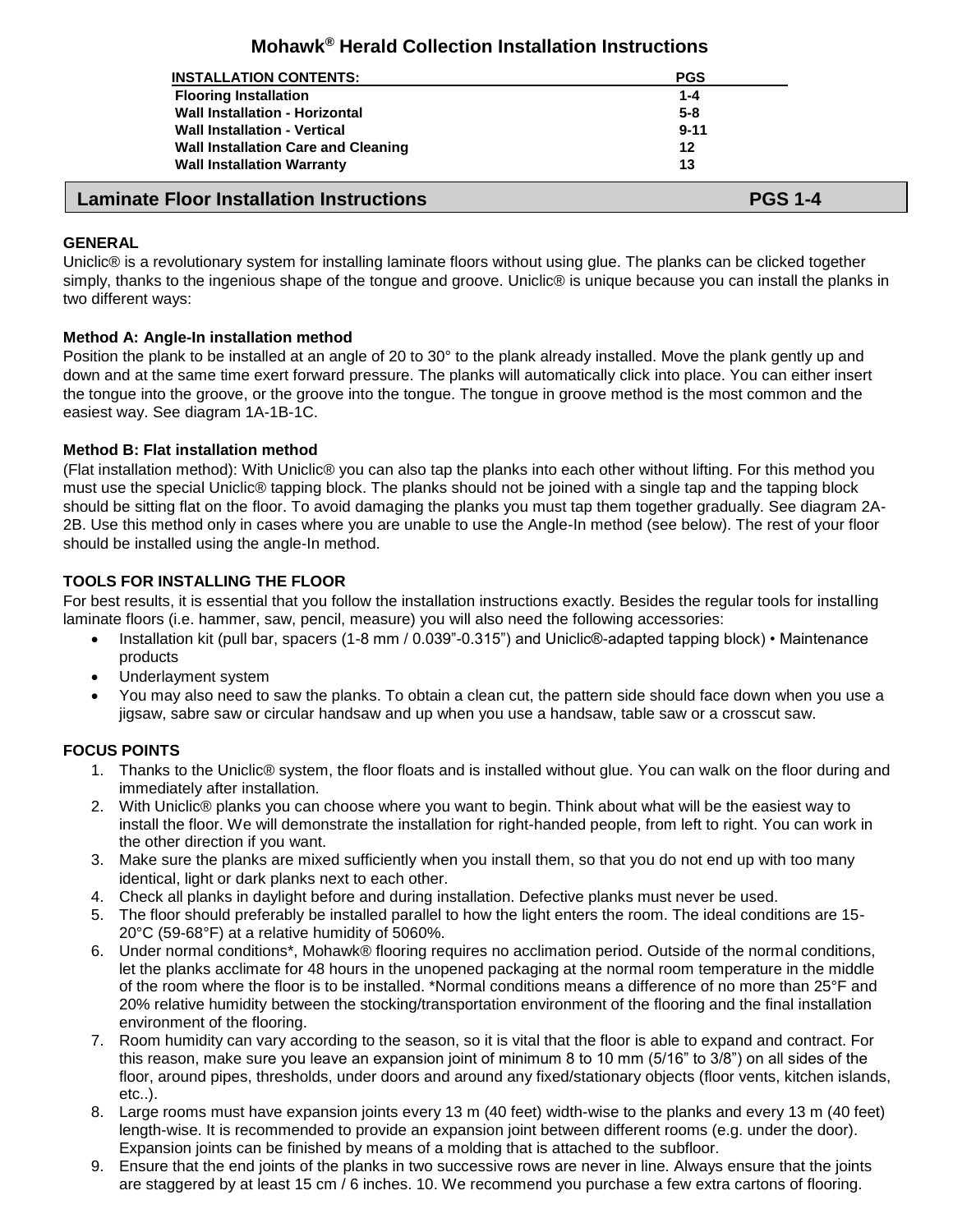This will be useful to you if you have some damaged pieces, miscalculate the size of the room, or miss cut some pieces. This also will help you if your floor needs a repair but your product is no longer manufactured.

## **PREPARING THE ROOM**

- If 7mm product, allow the laminate flooring to acclimate for 48 hours in its sealed packaging in the middle of the room where it is to be installed. Mix planks from different cartons when installing to maximize the natural look of the floor. • Check that the doors can still open and close after the floor has been installed
- $(minimum + 1 cm (3/8))$
- Check whether the old molding can be removed. You can also leave the wall base and finish the floor with Mohawk® profiles.
- Make sure the subfloor is flat. Any unevenness greater than 2 mm (1/16") over the length of 1 meter (40") must be smoothed out. It is vital that you use underlayment to smooth any unevenness in the base floor. The specially designed Mohawk® underlayment has a damp proof, insulating, noise reducing, and leveling function.
- Make sure the subfloor is clean, dry and stable.
- Flooring may be installed over radiant heat systems following special installation instructions. Contact your retailer or visit our website www.mohawkflooring.com for further details.

# **CONCRETE SUBFLOOR:**

### **New Construction:**

• A new concrete floor must dry at least 1 week per 1 cm  $(3/8)$  thickness up to 4 cm  $(1-1/2)$ . Thicknesses over 4 cm (1-1/2") require twice as much drying time. For example, a 6 cm (2-1/2") concrete subfloor must dry for at least 8 weeks. The moisture content must be less than 2.5% (CM method) or less than 5 lbs/24 hour per 1000sqft (Calcium chloride method ASTM 1869).

### **Renovation:**

- Remove any damp-porous floor covering (carpet, needle felt, etc.) first.
- Damp-sealed floor covering (PVC, linoleum, VCT, etc.) does not have to be removed. Always use underlayment and damp-proof membrane.

### **WOODEN SUBFLOOR**

- Remove any existing damp-porous floor covering first.
- Make sure the sub floor is stable. Nail down any loose parts and apply a leveling layer if necessary.
- Install the Uniclic® planks crosswise to the direction of the existing subfloor. It is necessary that the crawl space under the plank floor is sufficiently ventilated. Remove any obstacles and provide sufficient ventilation (minimum 4 cm (1-1/2") of total ventilation holes per meter (40") of floor). The moisture content of the wood may not exceed 12%.

# **INSTALLING THE FLOOR**

- First install the underlayment, per width and gradually as you progress. If the underlayment is pre-mounted on the planks, then only use a damp-proof moisture barrier with water resistant adhesive tape. For Concrete, let the membrane run up the wall a bit before cutting to size. For wood, cut the moisture barrier 1 inch from the wall. A molding will be attached to this later. See diagram 3A.
- Begin the first row with a whole plank. First, saw off the tongue on both the long and the short sides. See diagram 3B.
- Put the plank with sawn off sides against the walls. Put spacers from the installation kit between the planks and the wall. This will ensure that your expansion joint is wide enough: 8 to 10 mm (5/16" to 3/8"). See diagram 3C. • The diagrams indicate where the Uniclic® planks are clicked together by angling up and down or where they are tapped together flat. Follow the diagrams precisely. See diagrams 4.1- 4.16
- In places where it is too difficult to install the Uniclic® planks with the tapping block (e.g. against the wall), you can tap them together using the pull bar and a hammer. See diagrams 5A-5B-5C.
- There must also be an 8 to 10 mm (5/16" to 3/8") expansion joint between the last row and the wall. Keep this in mind when sawing the last row of planks.

### **INSTALLATION IN WET AREAS**

Since prolonged water exposure could damage your laminate flooring, the following installation recommendations should be closely followed to validate your residential water warranty. Wet areas would include, but not limited to, bathrooms, powder rooms, kitchens, mud rooms, foyers, and laundry rooms. Neither Mohawk® flooring planks nor Mohawk® accessories are recommended for extreme humid applications such as in saunas or swimming pool areas. The water warranty excludes all products thinner than 8mm and does not apply to beveled edge products when used in bathrooms. An expansion area of 8 to 10mm (5/16" - 3/8) must be provided around all vertical obstructions including walls, permanent cabinets, pipes, etc. All perimeter expansion areas must be completely filled in with a water repellent flexible silicone sealant. When applying sealant, it is helpful to first apply a strip of masking tape parallel to and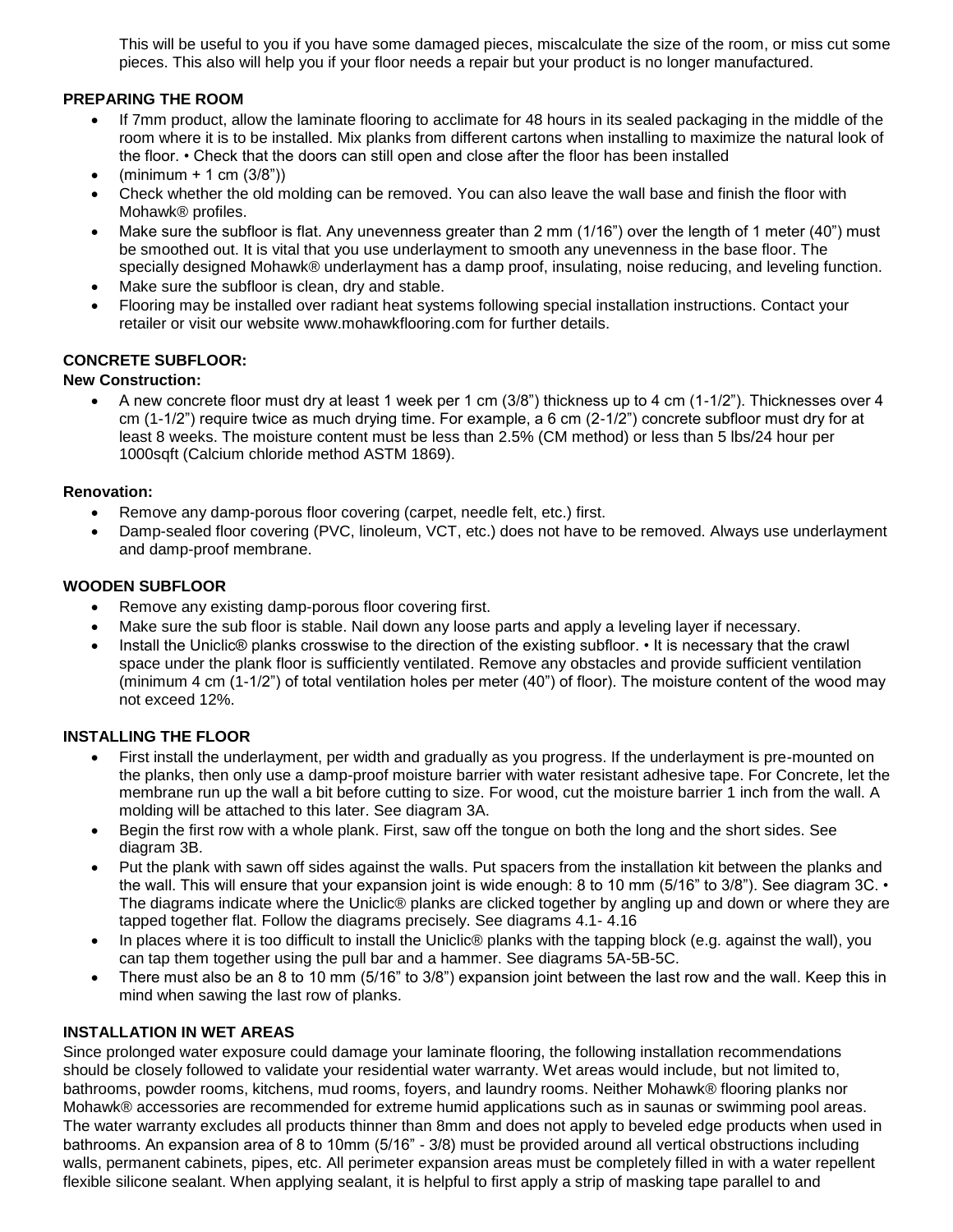approximately 1mm (1/32") from the edge of the flooring. Then fill the expansion area with sealant, remove any excess with a plastic scraper or putty knife, then remove the tape. Let dry for 24 hours before exposure to water.

## **PIPES**

In rows where there is a pipe, make sure the pipe falls exactly in line with the short side of two planks. Take a drill bit with the same diameter as the pipe plus 20 mm (3/4") for the expansion. Click the planks together on the short side and drill a hole centered on the joint between the two planks. Now you can install the planks in the floor. See diagrams 6A-6B-6C.

## **UNDER DOORFRAMES**

When sawing the planks, ensure that the expansion joint under the door is at least 10 mm (3/8"). If you cannot lift the plank, use an adapted tapping block or pull bar and hammer to tap the planks together with the planks flat on the floor. See diagrams 7A-7B.

## **FINISHING**

•Remove all spacers.

- Install the molding on the plastic membrane that runs up the wall from under the floor. Never attach the molding to the floor. This method allows the floor to expand and contract under the molding. (See diagram 8A.)
- For a perfect finish around pipes, use rosettes or flexible silicone caulking.
- In places where profiles or skirting cannot be placed, fill expansion gaps with flexible silicone caulking.

# **PRECAUTIONS**

- Protect furniture and chair legs with proper felt or rubber caps.
- Avoid bringing dirt, water and sand indoors by providing a suitable solid backed floor mat at the door.
- Furniture on casters/wheels must use soft, rubber wheels that are suitable for a laminate floor and/or use a suitable protective mat.
- Ensure that humidity in the room is always at least 50%. Use a humidifier if you need to.

### **MAINTENANCE**

- •The smooth surface of your laminate means it is virtually maintenance free.
- •Never use wax, polish, oils, soaps, detergents, shine enhancers, or varnish on the floor.
- •For dry maintenance, we recommend a dust mop or vacuum cleaner with soft bristle brush only.
- •For slightly damp maintenance, we recommend a laminate cleaner which you spray directly and lightly on a duster. Always wipe dry immediately until no more moisture is visible on the floor. The use of other cleaning products might damage your floor. For bevel edge products, we strongly recommend dry cleaning only.
- •Do not use any type of cleaning machine such as spray mops, steam cleaners/ mops or power cleaners.
- •Wet maintenance is absolutely forbidden. Remove any water immediately. Uniclic® planks are not suitable for use in damp spaces like saunas.
- •Remove stubborn stains carefully with acetone based fingernail polish remover. Never use scouring products!
- •In case your floor needs repair, a tool is available called Unifix which allows the damaged floor plank to be easily removed in minutes without replacing the entire floor. For Unifix to work properly the required expansion gap must be in place around the room's perimeter and extra flooring should be available for use in the repair. Enjoy your floor.

# **ATTN: INSTALLERS Caution: Wood Dust**

Sawing, sanding and machining wood products can produce wood dust. Airborne wood dust can cause respiratory, skin and eye irritation. The International Agency for Research on Cancer (IARC) has classified wood dust as a nasal carcinogen in humans.

**Precautionary Measures:** Power tools should be equipped with a dust collector. If high dust levels are encountered use an appropriate NIOSH designated dust mask. Avoid dust contact with skin and eyes. First Aid Measures in case of irritations: In case of irritation flush eyes and skin with water for at least 15 minutes. For questions please contact Technical Services at: 1-888-387-9882, option 1.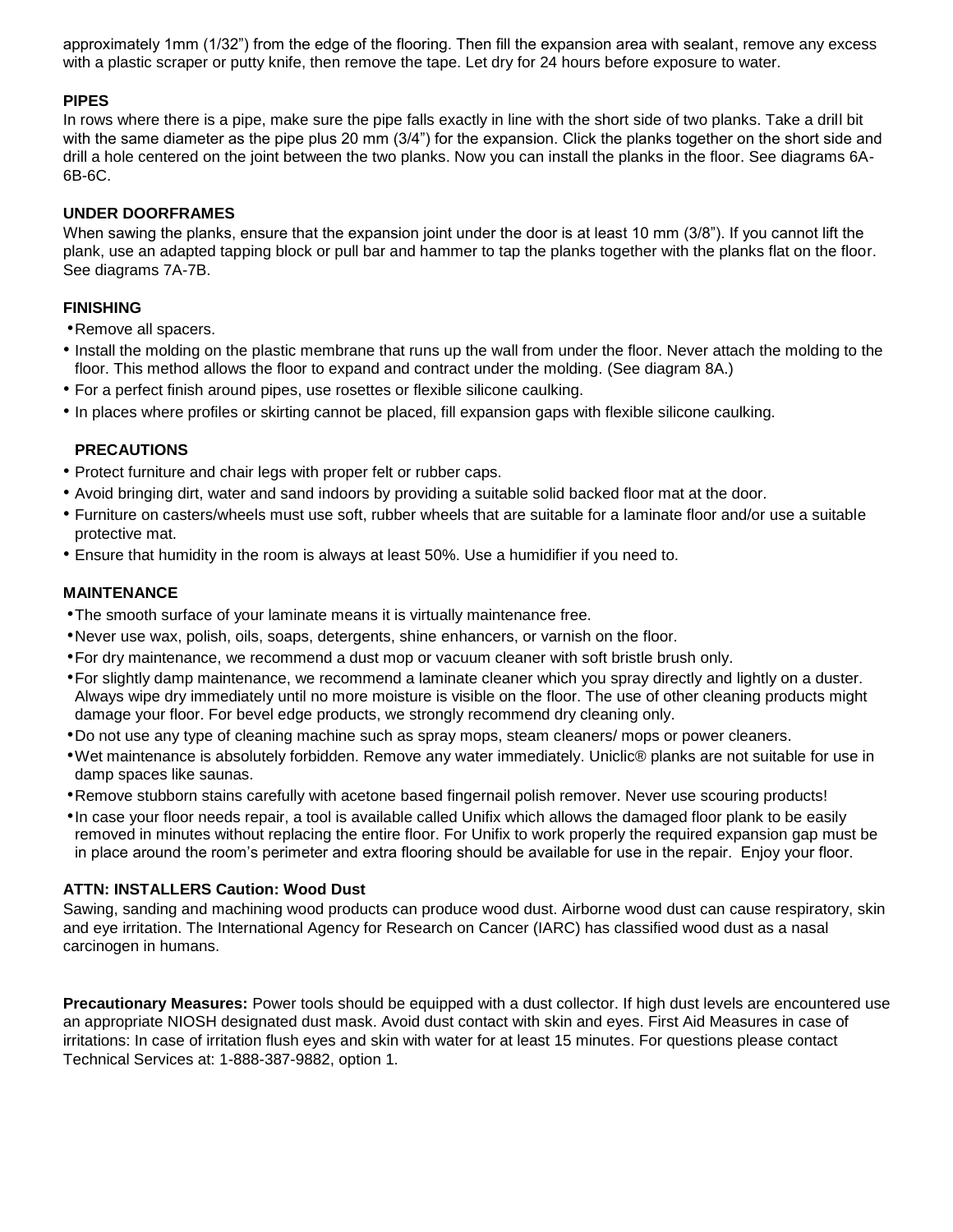

# **IMPORTANT HEALTH NOTICE FOR MINNESOTA RESIDENTS ONLY:**

THESE BUILDING MATERIALS EMIT FORMALDEHYDE. EYE, NOSE, AND THROAT IRRITATION, HEADACHE, NAUSEA AND A VARIETY OF ASTHMALIKE SYMPTOMS, INCLUDING SHORTNESS OF BREATH, HAVE BEEN REPORTED AS A RESULT OF FORMALDEHYDE EXPOSURE.

ELDERLY PERSONS AND YOUNG CHILDREN, AS WELL AS ANYONE WITH A HISTORY OF ASTHMA, ALLERGIES, OR LUNG PROBLEMS, MAY BE AT GREATER RISK. RESEARCH IS CONTINUING ON THE POSSIBLE LONG-TERM EFFECTS OF EXPOSURE TO FORMALDEHYDE. REDUCED

VENTILATION MAY ALLOW FORMALDEHYDE AND OTHER CONTAMINANTS TO ACCUMULATE IN THE INDOOR AIR. HIGH INDOOR TEMPERATURES AND HUMIDITY RAISE FORMALDEHYDE LEVELS. WHEN A HOME IS TO BE LOCATED IN AREAS SUBJECT TO EXTREME SUMMER EMPERATURES, AN AIR-CONDITIONING SYSTEM CAN BE USED TO CONTROL INDOOR TEMPERATURE LEVELS. OTHER MEANS OF CONTROLLED MECHANICAL VENTILATION CAN BE USED TO REDUCE LEVELS OF FORMALDEHYDE AND OTHER INDOOR AIR CONTAMINANTS. IF YOU HAVE ANY QUESTIONS REGARDING THE HEALTH EFFECTS OF FORMALDEHYDE, CONSULT YOUR DOCTOR OR CALL LOCAL HEALTH DEPARTMENT.

WARNING! DO NOT MECHANICALLY CHIP OR PULVERIZE EXISTING RESILIENT FLOORING, BACKING, LINING FELT, ASPHALTIC "CUTBACK" ADHESIVES OR OTHER ADHESIVES. PREVIOUSLY INSTALLED RESILIENT FLOORING MAY CONTAIN EITHER ASBESTOS FIBERS OR CRYSTALLINE SILICA. THE PRODUCTS IN THIS BOX DO NOT CONTAIN ASBESTOS.

Avoid creating dust. Inhalation of such dust is a cancer and respiratory tract hazard. Smoking by individuals exposed to asbestos fibers greatly increases the risk of serious bodily harm. Unless positively certain that the product is a nonasbestos containing material, you must presume it contains asbestos. Regulations may require that the material be tested to determine asbestos content and may govern the removal and disposal of material. See current edition of the Resilient Floor Covering Institute (RFCI) publication

"Recommended Work Practices for Removal of Resilient Floor Coverings" for detailed information and instructions on removing all resilient covering structures.

For service under this warranty please contact your local Menard's store.

Mohawk® Flooring is manufactured and distributed by: Unilin Flooring NC, LLC • 550 Cloniger Drive Thomasville, NC 27360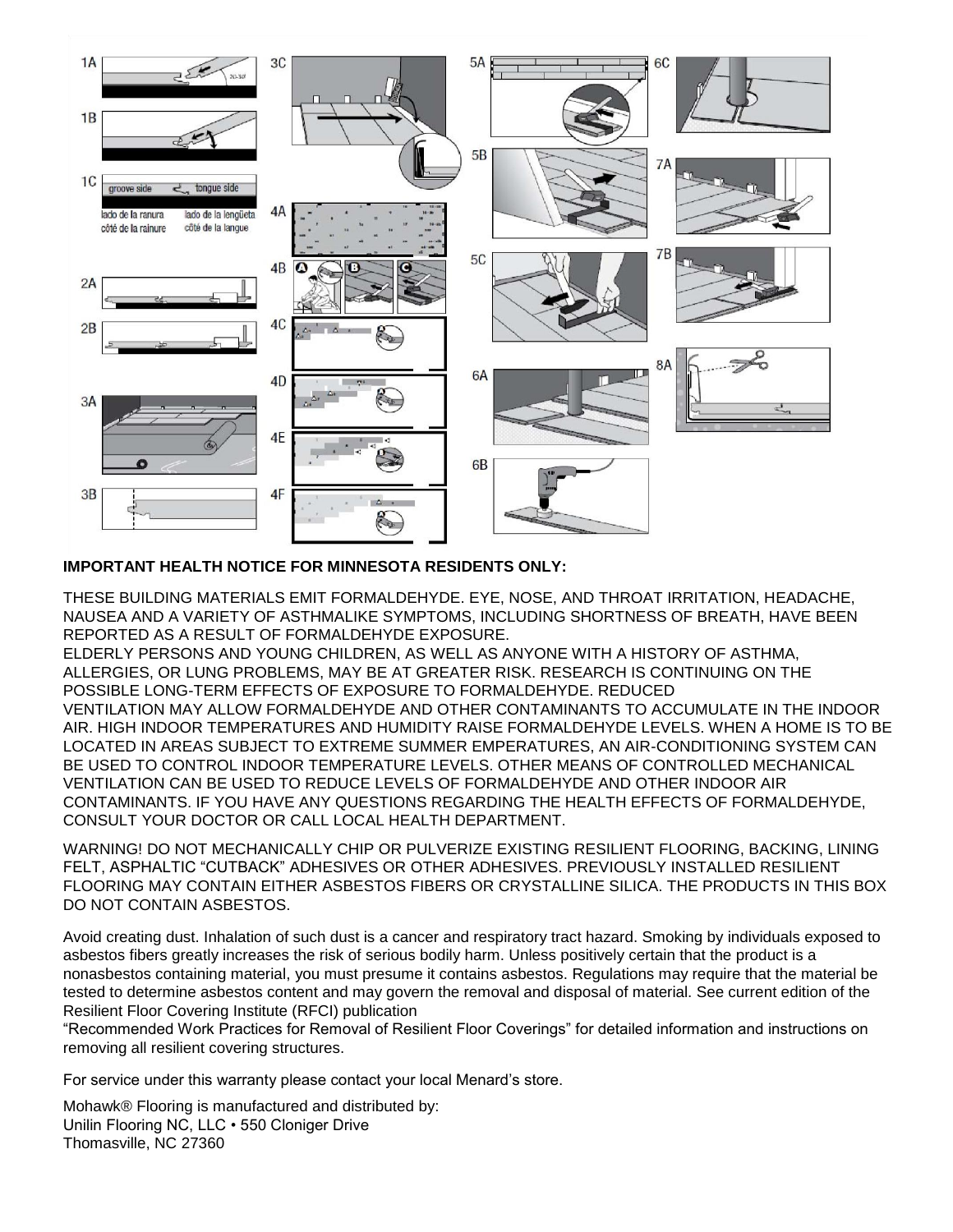# **Laminate Flooring on Wall Installation Instructions Horizontal Accent Wall PGS 5-8**

Although originally designed as a durable floor covering, many consumers have started using Mohawk laminate flooring on walls to give their rooms more character and to create a feature or accent wall.

Laminate can be utilized as a decorative covering over an existing clean, dry, secure and vertical wall that meets local building code requirements. The wall substrate should be primed or painted drywall (gypsum board) only. Do not install directly over wallpaper or paneling. Laminate is not intended to be used on ceilings, countertops or as any type of structural material.

The installation wall should only run vertical to the floor. Sloping walls and surfaces that are parallel to the floor, such as ceilings or soffits, should not be selected. Limit installations to a maximum of 40 feet in length and a maximum of 10 feet in height.

Laminate is suitable for an accent wall when used in climate controlled (35-65% RH and 60-85° F) indoor installations only. Acclimate unopened product lying flat in the room where it is to be installed for at least 48 hours. Mix planks from different cartons as you install to maximize the natural appearance.

Check wall for moisture, visible water stains or leaking windows. Do not install laminate over a wall with known moisture damage. Do not install in areas near water sources such as a backsplash over a sink or bathtub. Acceptable job site conditions, including relative humidity and wall moisture conditions, must be maintained throughout the life of the laminate application.

Check wall for flatness within 3/16" over 10 feet. Correct any unevenness before installing to allow the laminate planks to lie flat without rocking.

The following requirements are not intended to supersede federal, state or local building codes, but as with many other interior finish products, may require modifying existing structural components for successful installation. Owner assumes responsibility for compliance with all building codes, including maintaining the required distance from heat sources such as fireplaces.

**WARNING:** For a safe and secure installation, this product **MUST** be installed in accordance with these installation instructions.

### **Tools Required for Installation:**

- Caulk gun
- Utility knife
- Studfnder (electronic)
- Carpenters level or laser level
- Chalk line
- <sup>18</sup> gauge brad nail gun (electric or air)
- Tape Measure
- Pencil
- Screw gun or drill driver
- Safety glasses
- Dust mask
- **Gloves**

### **Materials Required for Installation:**

- $1\frac{1}{2}$ "  $1\frac{3}{4}$ " brad nails
- •100% silicone adhesive caulk (clear)
- $\bullet$  1 $\frac{1}{2}$ " 1 $\frac{3}{4}$ " drywallscrews
- •Painters tape

### **Other Tool and Materials:**

- Step ladder
- Hammer
- Uniclic appropriate tapping block
- Pull bar
- Saw for cutting laminate planks
- Pry bar (for removing existing base or trim)
- Wall base and quarter round moldings (toframeout accentwall)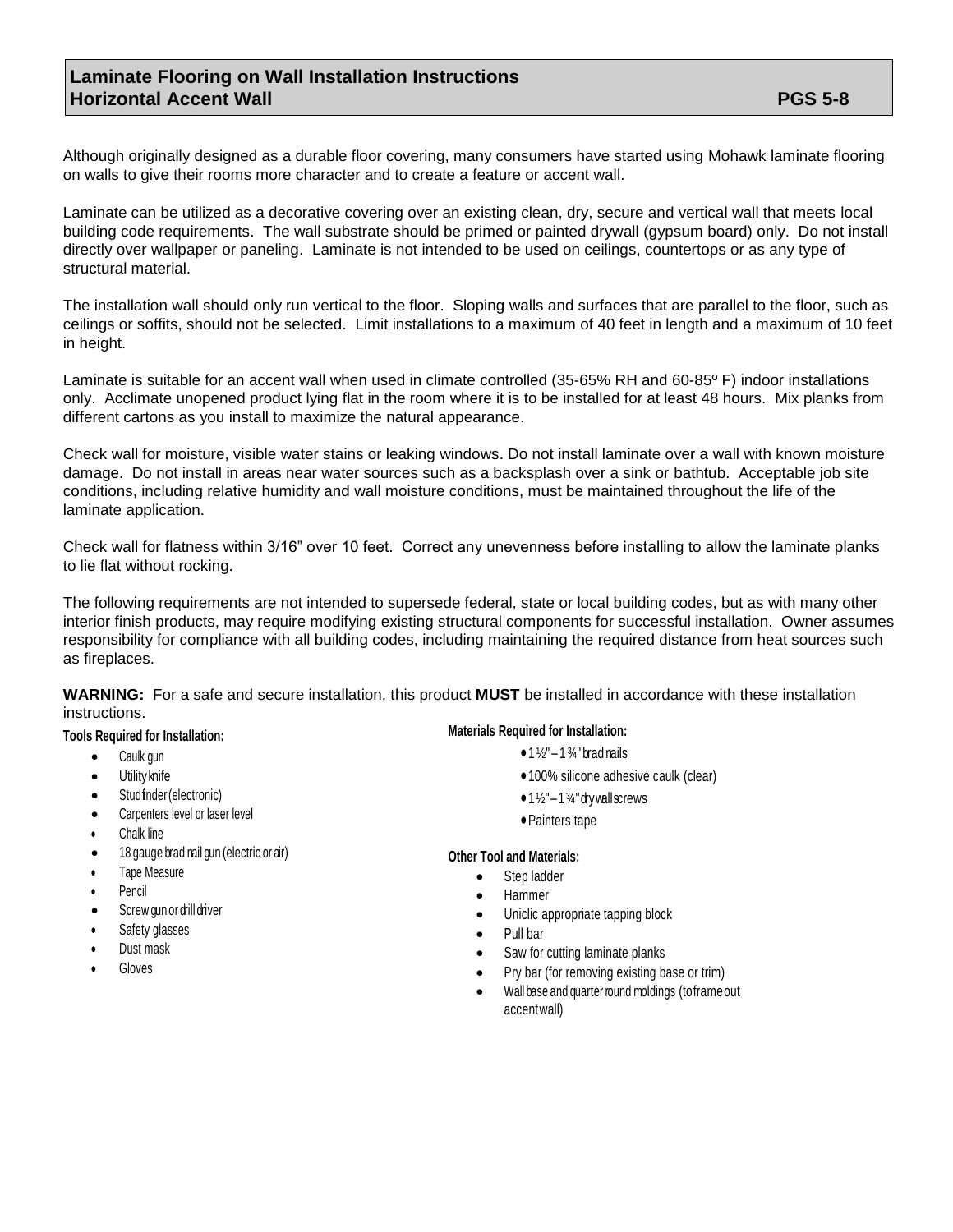Measurethelengthandwidth of the wall area to determine the total square footage area. Order that amount of flooring plus an additional 10% for incorrect cuts.

Remove baseboards from the accent wall and locate the wall studs using the stud finder tool. Mark vertical lines over all studs. Use painters tape to extend stud location to ceiling if needed. (Figure 1)

Turn off power while working around wall outlets and light switches. Pay special attention to avoid contact with electrical wiring.



Inspect each plank for damage before installing. (Figure 1A). Do not install damaged planks. You can use laminate planks with or without an attached pad. There is no need to remove the pad, so treat the installation the same for both types of planks.

Lay the planks on the floor with the décor side up and the groove side toward the wall. Assemble the short ends of the planks together and measure length to fit the first row (bottom).

Cut the last piece as needed leaving a 3/16" gap against any adjoining walls, if applicable, and click it into place. (Figure 2)

**NOTE:** You may need to adjust placement of the first plank row to account for any floor unevenness so that the first row is perfectly straight and all end joints remain square and tight.

Carefully flip the connected row of planks over so the décor side is now face down and the tongue side is toward the wall. You may need assistance to flip the connected row of planks over, depending on the length of your installation. Make sure that the first row is perfectly straight and the aligned joints remain square and tight. Apply a bead of 100% silicone adhesive caulk to the back side of each laminate plank in the first row. If you're using a laminate plank with an attached pad apply silicone directly onto the pad on the back of the plank. (Figure 3)

Carefully tilt the row of connected planks against the wall with the tongue side toward the floor, re-level and press to the wall. (Figure 3a)







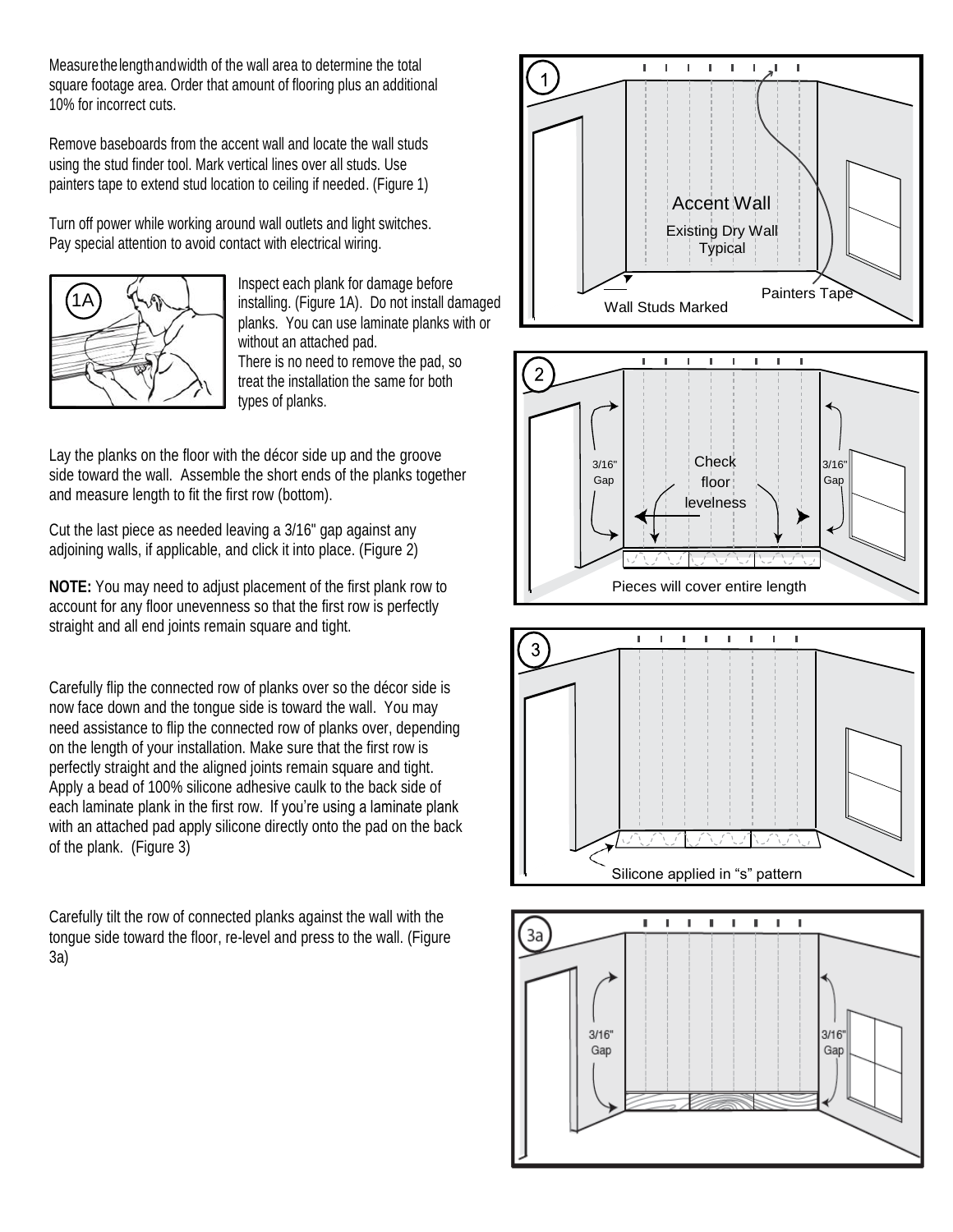Drive a brad nail into each plank at each wall stud through the shallow area of the extended groove (see inset diagram). Take care that the brad nail heads are not raised, but also don't force them all the way through the groove. This will allow easy connection of the next row of planks. You must also place drywall screws every 16" into the wall studs or sill plate along the bottom edge of the first row of planks where they will be covered by the wall base. (Figure 4)

Start the second row from the right side. Cut and glue with silicone adhesive caulk the first plank. Fit plank by angling tongue into groove and wiggle into place. Use tapping block as needed. Drive a brad nail into each plank through the shallow area of the extended groove at each wall stud. (Figure 5)

NOTE: A joint "stagger" of 8 to 12 inches looks most natural. Avoid allowing plank ends to align.

Plank 2 of row 2 (and each plank thereafter in row 2) will be modified by removing the short end tongue. Score the tongue with a utility knife  $3 - 4$  times to remove. You will now have a square end. (Figure 6)

Apply silicone adhesive caulk in an "S" pattern and install modified boards by tilting into place. Tighten joints as needed with a tapping block or pull bar. Drive a brad nail into each plank through the shallow area of the extended groove at each wall stud. (Figure 7)







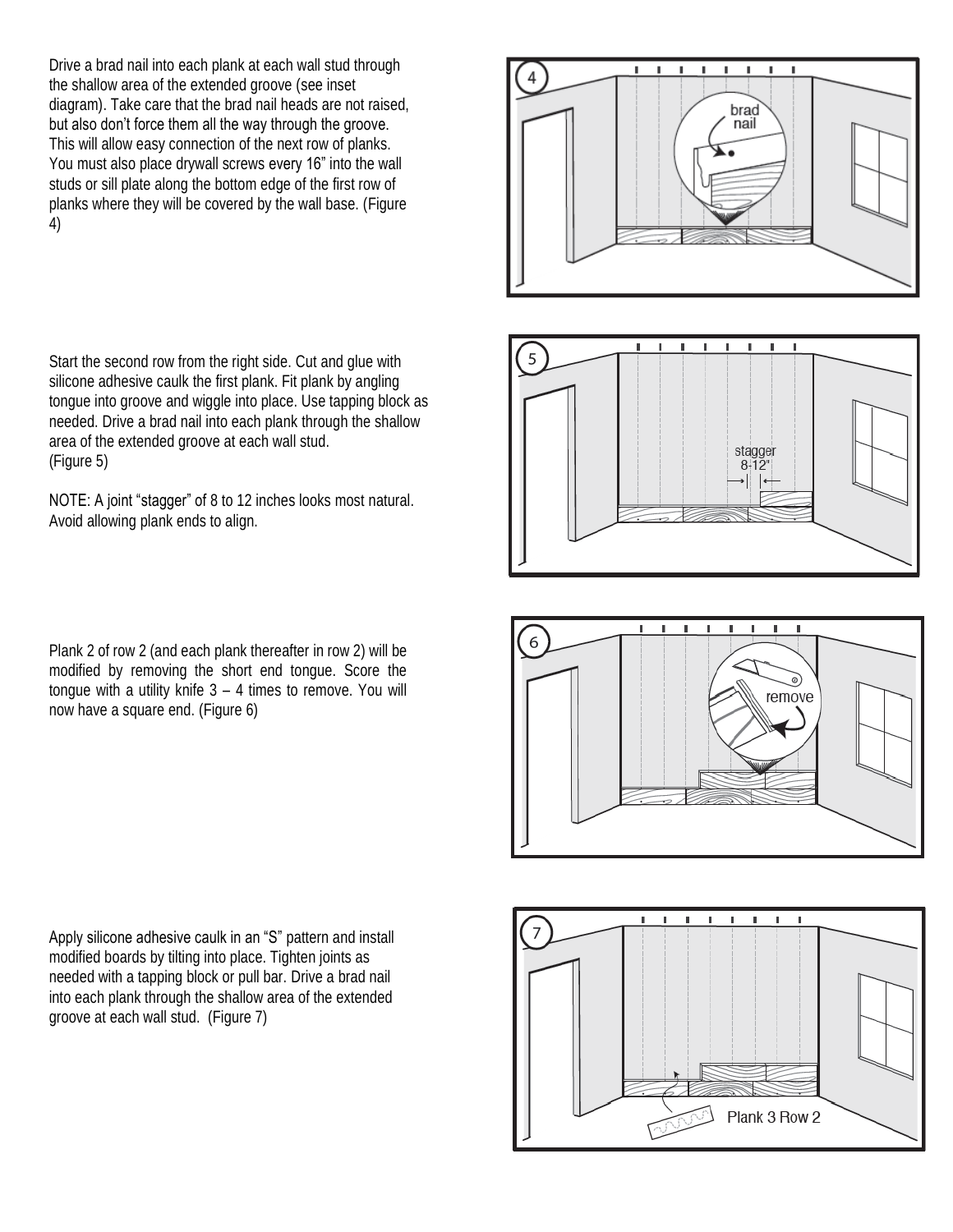Repeat this process for each plank working your way up to the last row. (Figure 8)



× n,  $\left(8a\right)$ 



For the last row of the installation, use painters tape to mark the stud location for brad nailing. Cut all planks in the last row to the required width to complete the installation. Complete the installation as you have the earlier rows. (Figure 8A)

Use quarter round for inside corners and ceiling. Finish with wall base board of your choice. (Figure 9)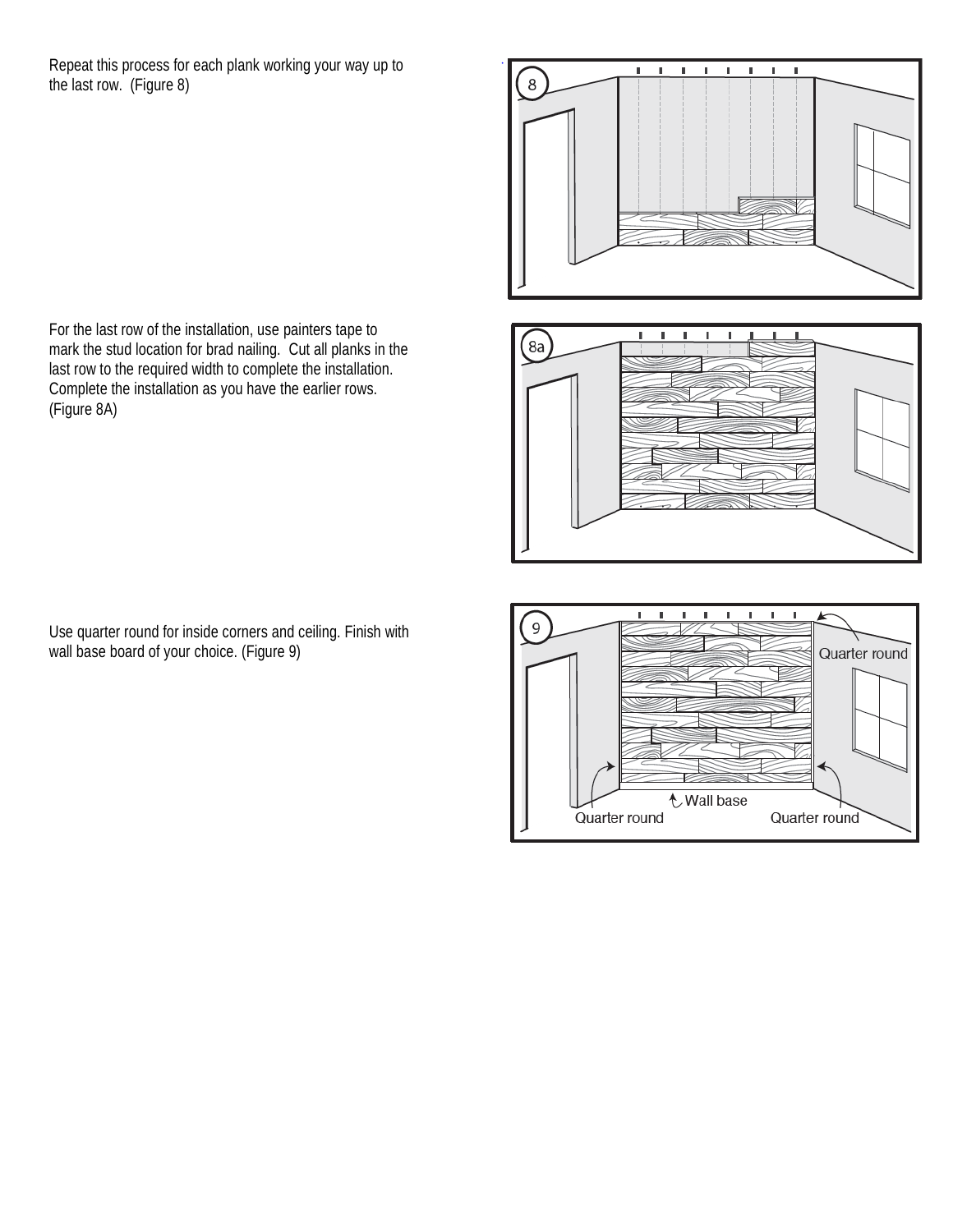# **Laminate Flooring on Wall Installation Instructions Vertical Wainscot Style Accent Wall PGS 9-11 PGS 9-11**

Although originally designed as a durable floor covering, many consumers have started using Mohawk laminate flooring on walls to give their rooms more character and to create a feature or accent wall.

Laminate can be utilized as a decorative covering over an existing clean, dry, secure and vertical wall that meets building codes. The wall substrate should be primed or painted drywall (gypsum board) only. Do not install directly over wallpaper or paneling. Laminate is not intended to be used on ceilings, countertops or as any type of structural material.

The installation wall should only run vertical to the floor. Sloping walls and surfaces that are parallel to the floor, such as ceilings or soffits, should not be selected. Limit installations to a maximum of 40 feet in length and a maximum of 1 plank length in height.

Laminate is suitable for an accent wall when used in climate controlled (35-65% RH and 60-85° F) indoor installations only. Acclimate unopened product lying flat in the room where it is to be installed for at least 48 hours. Mix planks from different cartons as you install to maximize the natural appearance.

Check wall for moisture, visible water stains or leaking windows. Do not install laminate over a wall with known moisture damage. Do not install in areas near water sources such as a backsplash over a sink or bathtub. Acceptable job site conditions, including relative humidity and wall moisture conditions, must be maintained throughout the life of the laminate application.

Check wall for flatness within 3/16" over 10 feet. Correct any unevenness before installing to allow the laminate planks to lie flat without rocking.

The following requirements are not intended to supersede federal, state or local building codes, but as with many other interior finish products, may require modifying existing structural components for successful installation. Owner assumes responsibility for compliance with all building codes, including maintaining the required distance from heat sources such as fireplaces.

**WARNING:** For a safe and secure installation, this product **MUST** be installed in accordance with these installation instructions.

# **Tools Required for Installation:**

- Caulk gun
- Utility knife
- Stud finder (electronic)
- Carpenters level or laser level
- Chalk line
- <sup>18</sup> gauge brad nail gun (electric or air)
- Tape measure
- **Pencil**
- Safety glasses
- Dust mask
- Gloves

### **Materials Required for Installation:**

- $1\frac{1}{2}$ "  $1\frac{3}{4}$ " brad nails
- 100% silicone adhesive caulk (clear)

### **Other Tools and Materials:**

- Hammer
- Unilic<sup>®</sup> appropriate tapping block
- Pull bar
- Saw for cutting laminate planks
- Pry bar (for removing existing base or trim)
- •Chair rail,wall base and quarter round moldings (toframe outtheaccentwall)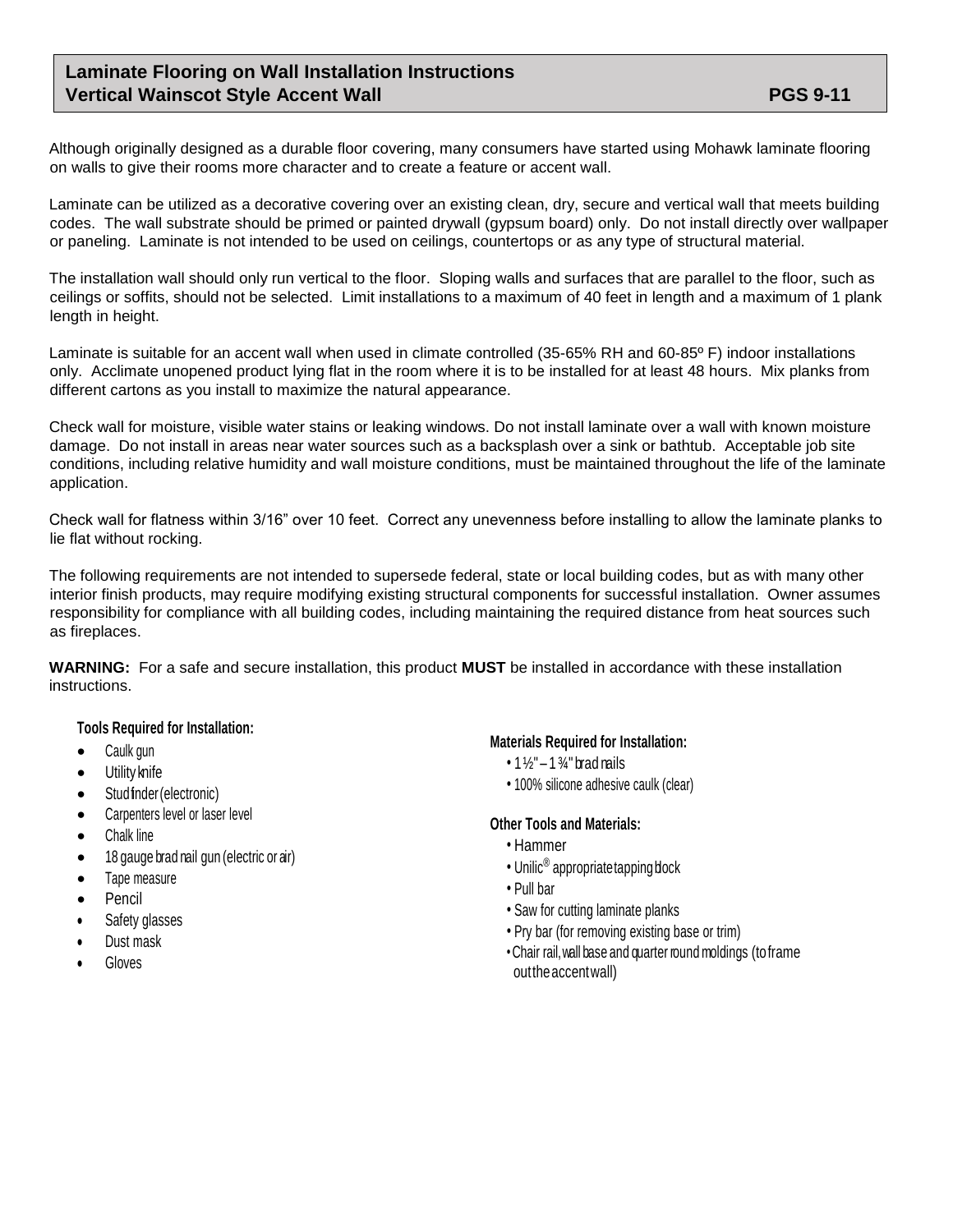Measurethelengthof your laminate plank and the length of the wall area to determine the total square footage area. Order that amount of flooring plus an additional 10% for incorrect cuts.

Removeallbaseandtrimfromaccentwall. Measurefromthefloora distanceequaltoyourlaminateplankplusoneinchthenlevelandmark the wall with a chalk line. With an electronic stud finder locate and mark wallstuds. (Figure 1)

Turn off power while working around wall outlets and light switches. Pay special attention to avoid contact with electrical wiring.





Inspect each plank for damage before installing. (Figure 1a) Do not install damaged planks. You can use laminate planks with or without an attached pad. There is no need to remove the pad, so treat the installation the same for both types of planks.

Start from the left side with the short side tongue up and long side groove toward the wall. Place one plank against the wall and align at the top to test fit. You will want a 1" gap at the bottom of the plank. (Figure 2a)

Determine the appropriate number of vertical planks to fill the wall. For the best appearance, the first and last planks should be approximately the same width. Cut them as needed based on the width of your installation and the width of your planks.

If you don't need to cut the first plank, remove lower extension of long side groove with saw or utility knife. (Figure 2b)



Apply silicone adhesive to the back side of the plank in an "S" pattern. If you're using a laminate plank with an attached pad, apply the silicone directly to the pad on the back of the plank. (Figure 3)



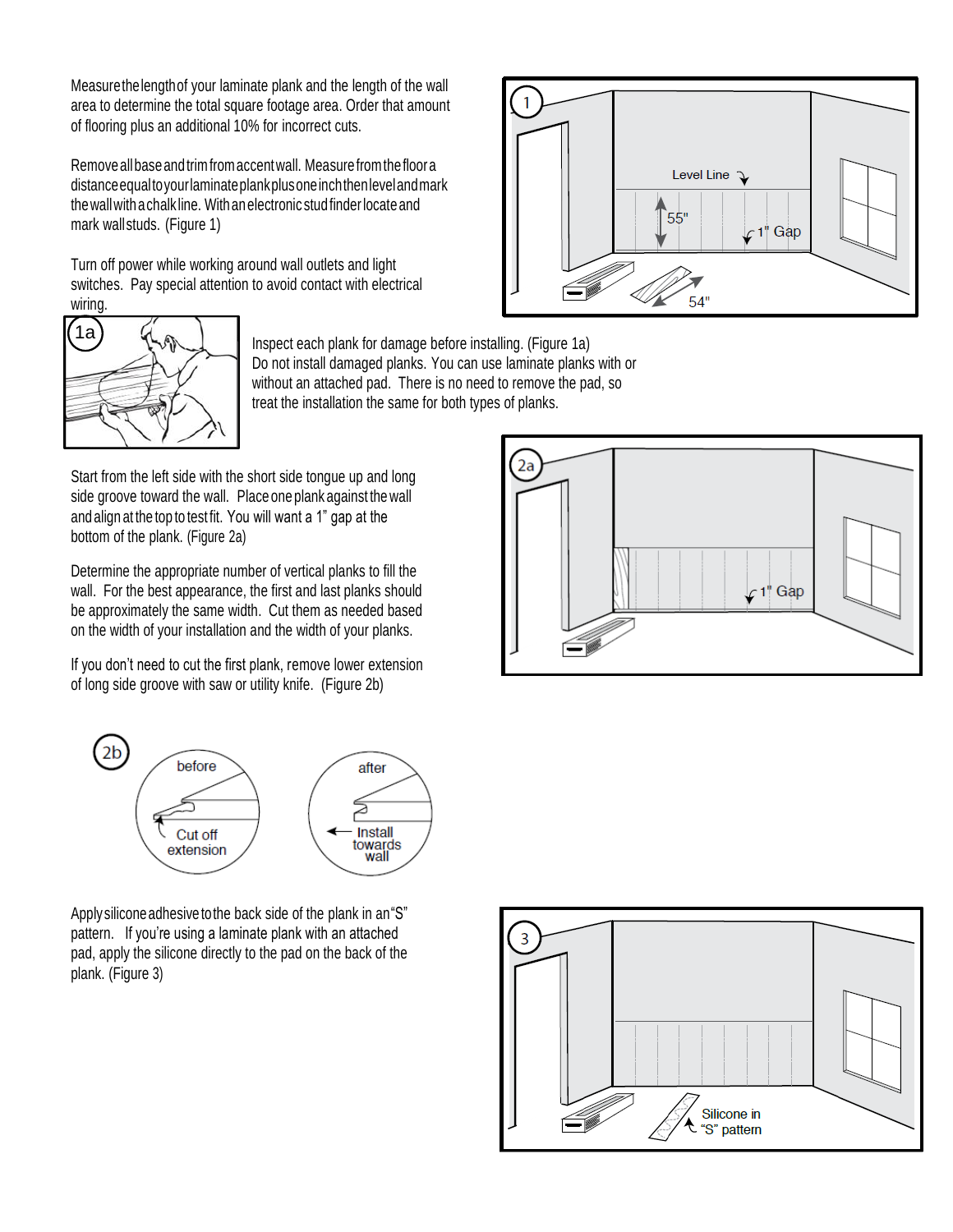Adherethe plank to thewall leavinga3/16"gap **(A)**fromthe corners ofthewalland a 1"gap **(B)**atbottom. Drive bradnails½" fromthe top and bottom ofeach planktosecuretowall. Placenails wherethetrimwillcover.

Continue with the installation for each subsequent plank by first applying silicone adhesive to the back side of the plank in an "S" pattern. Then angle the groove over the tongue of the previous plank and wiggle into place. Tighten joints as needed with a tapping block or pull bar. Finally, drive brad nails ½"from thetopandbottom ofeach planktosecuretowall. Placenailswherethetrimwillcover. Be sure to drive the brad nails into a stud whenever possible. (Figure 4)

Finish wainscot accent to ending wall. (Figure 5)

Install trim (chair rail) over the top edge. Install quarter round in the corners. Finish by installing the baseboard of your choice. (Figure 6)





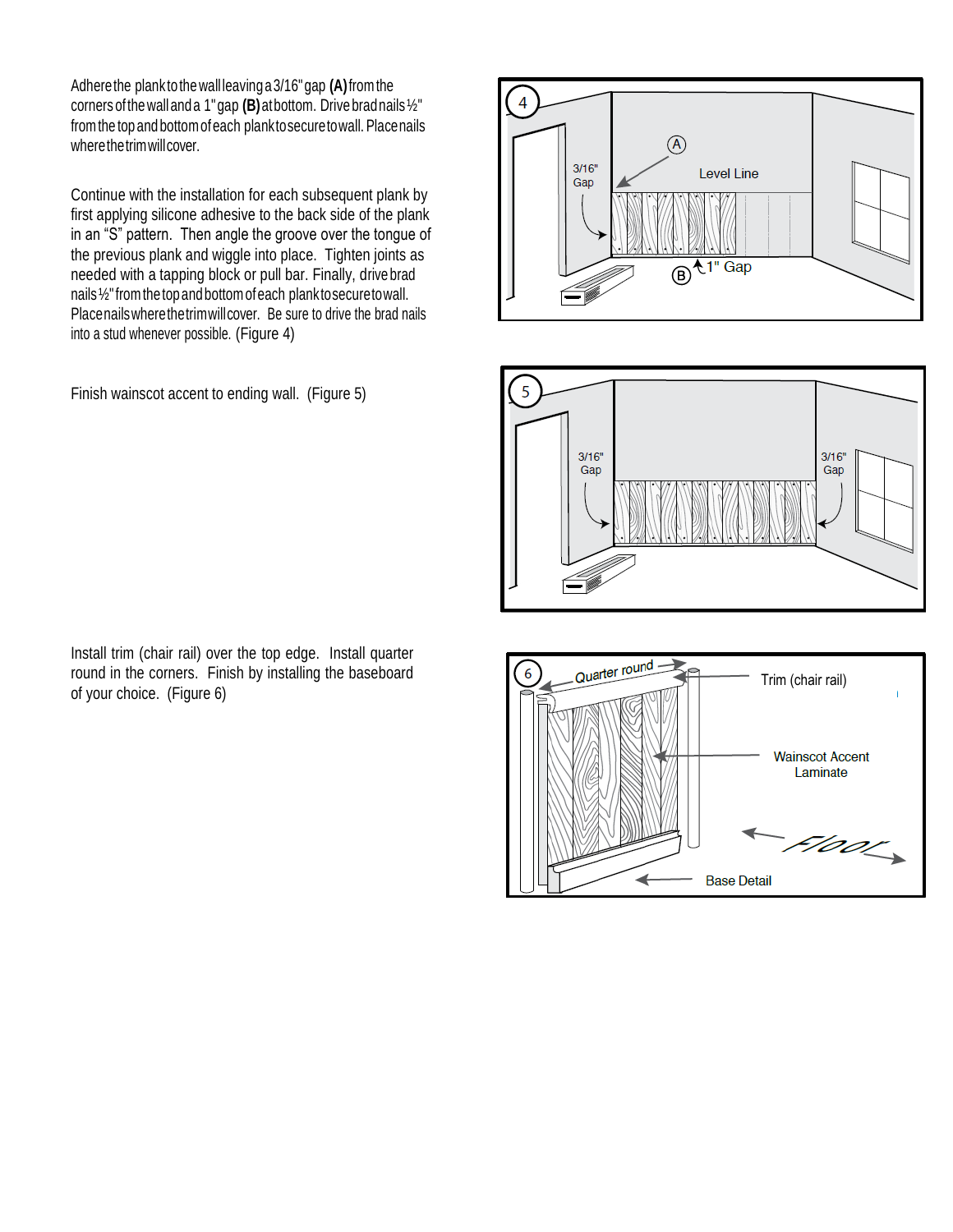## **Wall Instruction Care and Cleaning PG 12**

**Dry wipe** as primary cleaning method. Occasionally damp wipe with water only. **NO wet washing.** If needed, use 1 cup of vinegar per gallon of water OR 1/3 cup non-sudsing ammonia per gallon of water. **DO NOT** use detergents, abrasive cleaners, soaps, waxes or polishes. Wipe off spills immediately. **DO NOT allow moisture to remain on the product surface for longer than 30 minutes.**

**DO NOT** attach objects such as pictures, shelves or television mounts directly to the laminate wall. **DO NOT** apply adhesive backed hooks or install screws on or into the laminate wall for hanging objects. Instead drill clearance holes through the laminate and mount these objects directly to wall studs with screws or nails. Drill the clearance holes through the laminate at least ¼" larger than the diameter of the fastener that will be used.

**Precautionary Measures:** Power tools should be equipped with a dust collector. If high dust levels are encountered use an appropriate NIOSH designated dust mask. Avoid dust contact with skin and eyes. First Aid Measures in case of irritations: In case of irritation flush eyes and skin with water for at least 15 minutes.

### **ATTN: INSTALLERS Caution: Wood Dust**

Sawing, sanding and machining wood products can produce wood dust. Airborne wood dust causes respiratory, skin and eye irritation. The International Agency for Research on Cancer (IARC) has classified wood dust as a nasal carcinogen in humans.

### **IMPORTANT HEALTH NOTICE FOR MINNESOTA RESIDENTS ONLY:**

THESE BUILDING MATERIALS EMIT FORMALDEHYDE. EYE, NOSE, AND THROAT IRRITATION, HEADACHE NAUSEA AND A VARIETY OF ASTHMA-LIKE SYMPTOMS, INCLUDING SHORTNESS OF BREATH, HAVE BEEN REPORTED AS A RESULT OF FORMALDEHYDE EXPOSURE. ELDERLY PERSONS AND YOUNG CHILDREN, AS WELL AS ANYONE WITH A HISTORY OF ASTHMA, ALLERGIES, OR LUNG PROBLEMS, MAY BE AT GREATER RISK. RESEARCH IS CONTINUING ON THE POSSIBLE LONG-TERM EFFECTS OF EXPOSURE TO FORMALDEHYDE. REDUCED VENTILATION MAY ALLOW FORMALDEHYDE AND OTHER CONTAMINANTS TO ACCUMULATE IN THE INDOOR AIR. HIGH INDOOR TEMPERATURES AND HUMIDITY RAISE FORMALDEHYDE LEVELS. WHEN A HOME IS TO BE LOCATED IN AREAS SUBJECT TO EXTREME SUMMER TEMPERATURES, AN AIR-CONDITIONING SYSTEM CAN BE USED TO CONTROL INDOOR TEMPERATURE LEVELS. OTHER MEANS OF CONTROLLED MECHANICAL VENTICLATION CAN BE USED TO REDUCE LEVELS OF FORMALDEHYDE AND OTHER INDOOR AIR CONTAMINANTS. IF YOU HAVE QUESTIONS REGARDING THE HEALTH EFFECTS OF FORMALDEHYDE, CONSULT YOUR DOCTOR OR CALL LOCAL HEALTH DEPARTMENT.